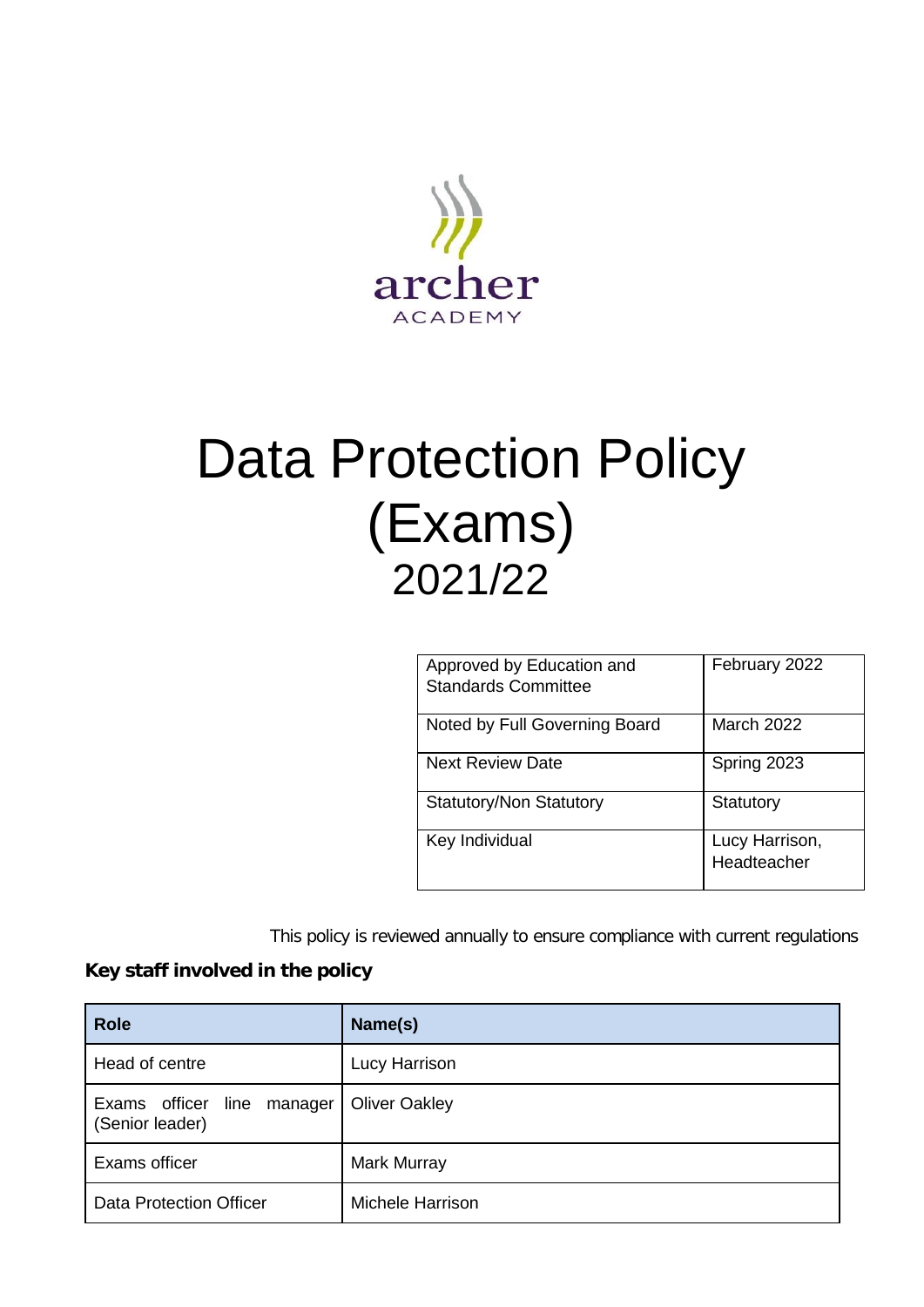

# **Contents**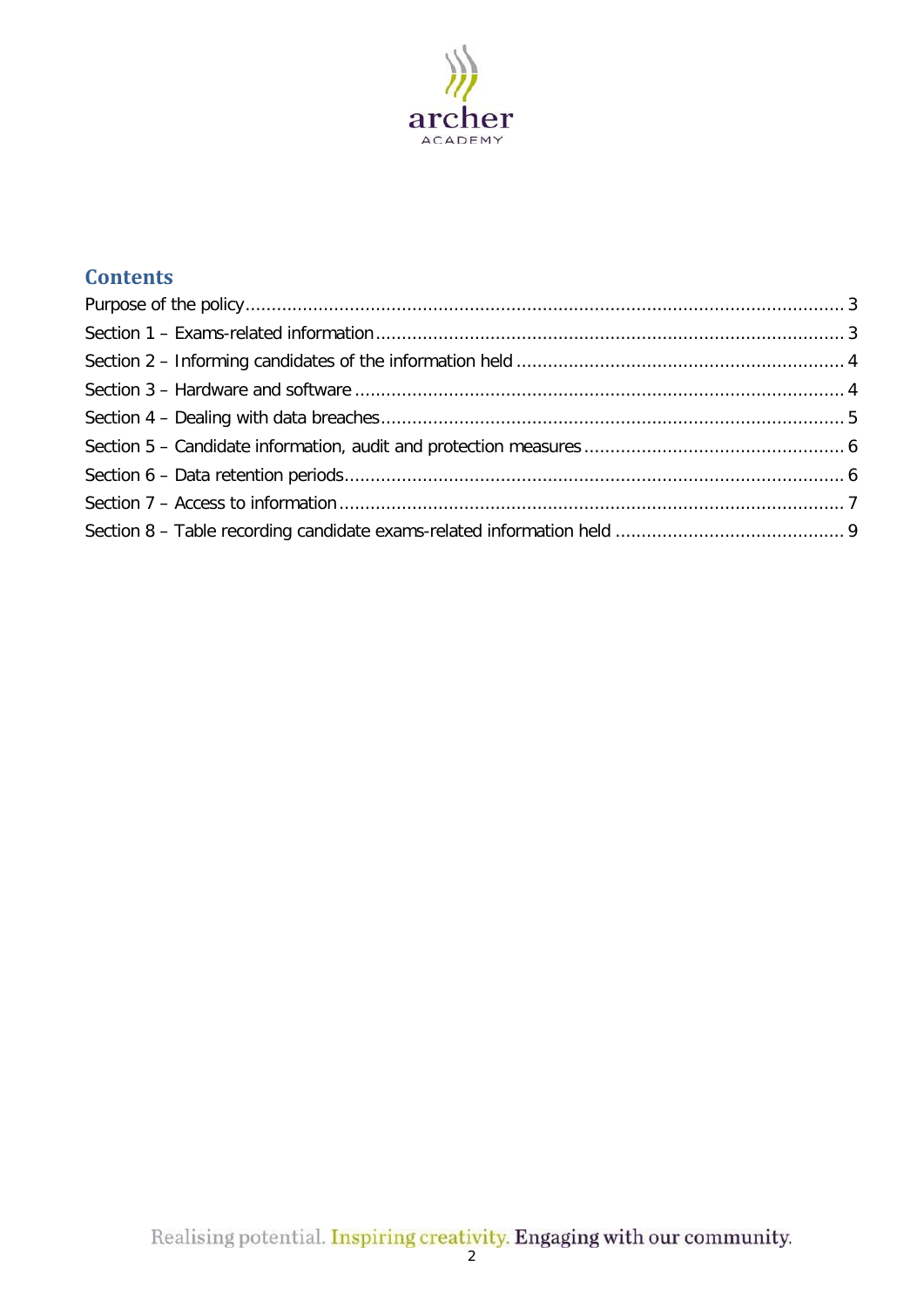

### <span id="page-2-0"></span>**Purpose of the policy**

This policy details how Archer Academy, in relation to exams management and administration, ensures compliance with the regulations as set out by the Data Protection Act 2018 (DPA 2018) and UK General Data Protection Regulation (GDPR).

The delivery of examinations and assessments involve centres and awarding bodies processing a significant amount of personal data (i.e. information from which a living individual might be identified). It is important that both centres and awarding bodies comply with the requirements of the UK General Data Protection Regulation and the Data Protection Act 2018 or law relating to personal data in any jurisdiction in which the awarding body or centre are operating.

In these *General Regulations* reference is made to 'data protection legislation'. This is intended to refer to UK GDPR, the Data Protection Act 2018 and any statutory codes of practice issued by the Information Commissioner in relation to such legislation. (JCQ [General Regulations for Approved](https://www.jcq.org.uk/exams-office/general-regulations/)  [Centres](https://www.jcq.org.uk/exams-office/general-regulations/) (section 6.1) **Personal data**)

Students are given the right to find out what information the centre holds about them, how this is protected, how this can be accessed and how data breaches are dealt with.

All exams office staff responsible for collecting and sharing candidates' data are required to follow strict rules called 'data protection principles' ensuring the information is:

- used fairly and lawfully
- used for limited, specifically stated purposes
- used in a way that is adequate, relevant and not excessive
- accurate
- kept for no longer than is absolutely necessary
- handled according to people's data protection rights
- kept safe and secure
- not transferred outside the European Economic Area without adequate protection

To ensure that the centre meets the requirements of the DPA 2018 and UK GDPR, all candidates' exam information – even that which is not classified as personal or sensitive – is covered under this policy.

#### <span id="page-2-1"></span>**Section 1 – Exams-related information**

There is a requirement for the exams office(r) to hold exams-related information on candidates taking external examinations. For further details on the type of information held please refer to Section 5 below.

Candidates' exams-related data may be shared with the following organisations:

• Awarding bodies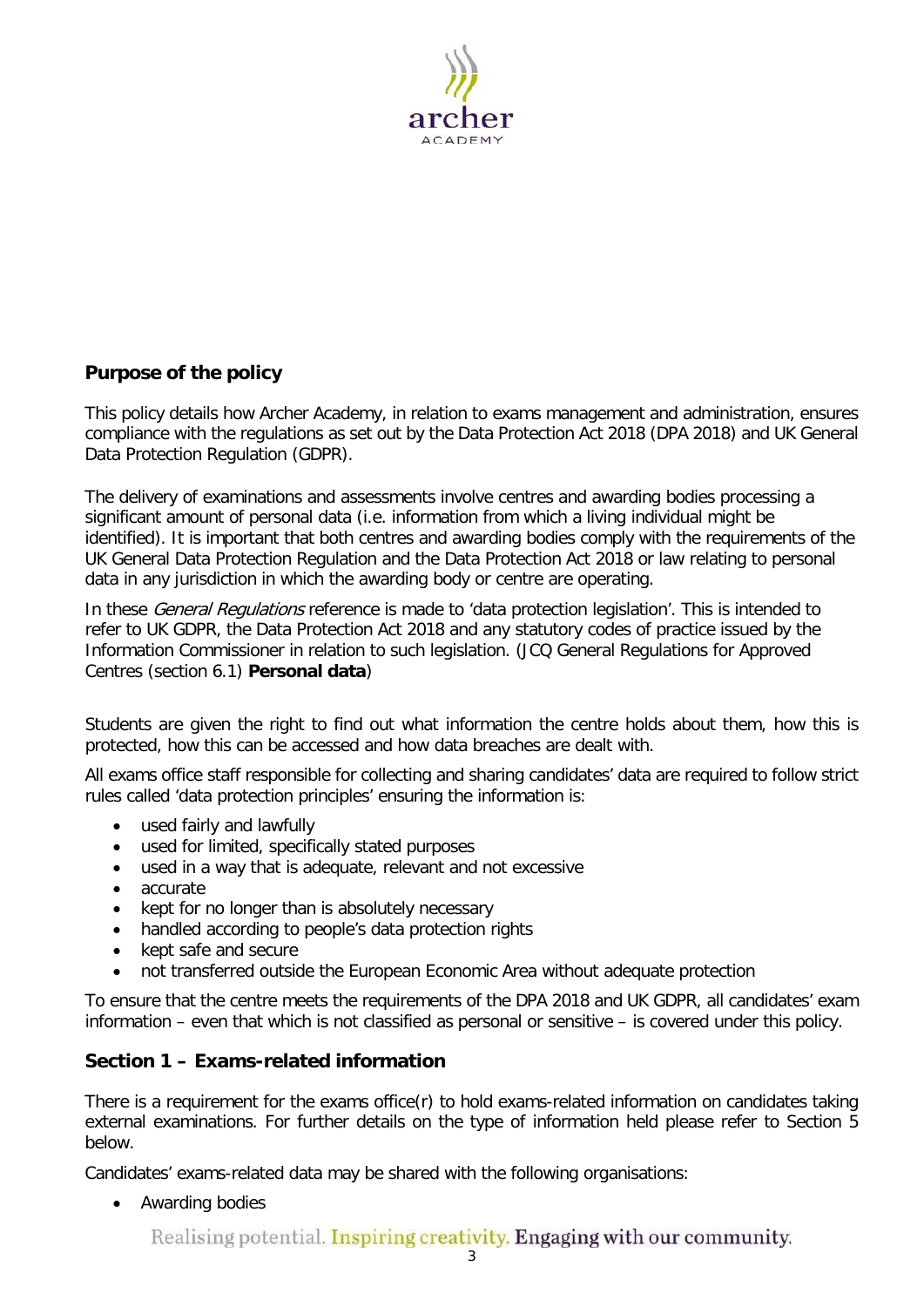

- Joint Council for Qualifications (JCQ)
- any other organisations as relevant to your centre e.g. Department for Education; Local Authority; the Press; etc.

This data may be shared via one or more of the following methods:

- hard copy
- email
- secure extranet site(s) e.g. AQA Centre Services; OCR Interchange; Pearson Edexcel Online; WJEC Secure Website; City & Guilds Walled Garden; etc.
- other methods as appropriate to our centre e.g. a Management Information System (MIS) provided by MIS provider Capita SIMS)] sending/receiving information via electronic data interchange (EDI) using A2C [\(https://www.jcq.org.uk/about-a2c\)](https://www.jcq.org.uk/about-a2c) to/from awarding body processing systems; etc.]

This data may relate to exam entries, access arrangements, the conduct of exams and non-examination assessments, special consideration requests and exam results/post-results/certificate information.

#### <span id="page-3-0"></span>**Section 2 – Informing candidates of the information held**

Archer Academy ensures that candidates are fully aware of the information and data held.

All candidates are:

- informed via centre newsletter, electronic communication
- given access to this policy via centre website or written request

Candidates are made aware of the above at the start of a course leading to a vocational qualification, or, where candidates are following GCE and GCSE qualifications, when the entries are submitted to awarding bodies for processing.

At this point, the centre also brings to the attention of candidates the annually updated JCQ document **Information for candidates - Privacy Notice** which explains how the JCQ awarding bodies process their personal data in accordance with the DPA 2018 and UK GDPR (or law relating to personal data in any jurisdiction in which the awarding body or centre are operating).

Candidates eligible for access arrangements which require awarding body approval are also required to provide their consent by signing the GDPR compliant JCQ candidate personal data consent form (Personal data consent, Privacy Notice (AAO) and Data Protection confirmation) before access arrangements approval applications can be processed online.

#### <span id="page-3-1"></span>**Section 3 – Hardware and software**

The table below confirms how IT hardware, software and access to online systems is protected in line with DPA & GDPR requirements.

| Hardware                            | Date of purchase and protection measures                                                              | Warranty expiry |
|-------------------------------------|-------------------------------------------------------------------------------------------------------|-----------------|
| Desktop computer;<br>Laptop/tablet; | Hardware maintained, checked and<br>administered by IT Team; antivirus<br>protection up to date; etc. | N/A             |
|                                     |                                                                                                       |                 |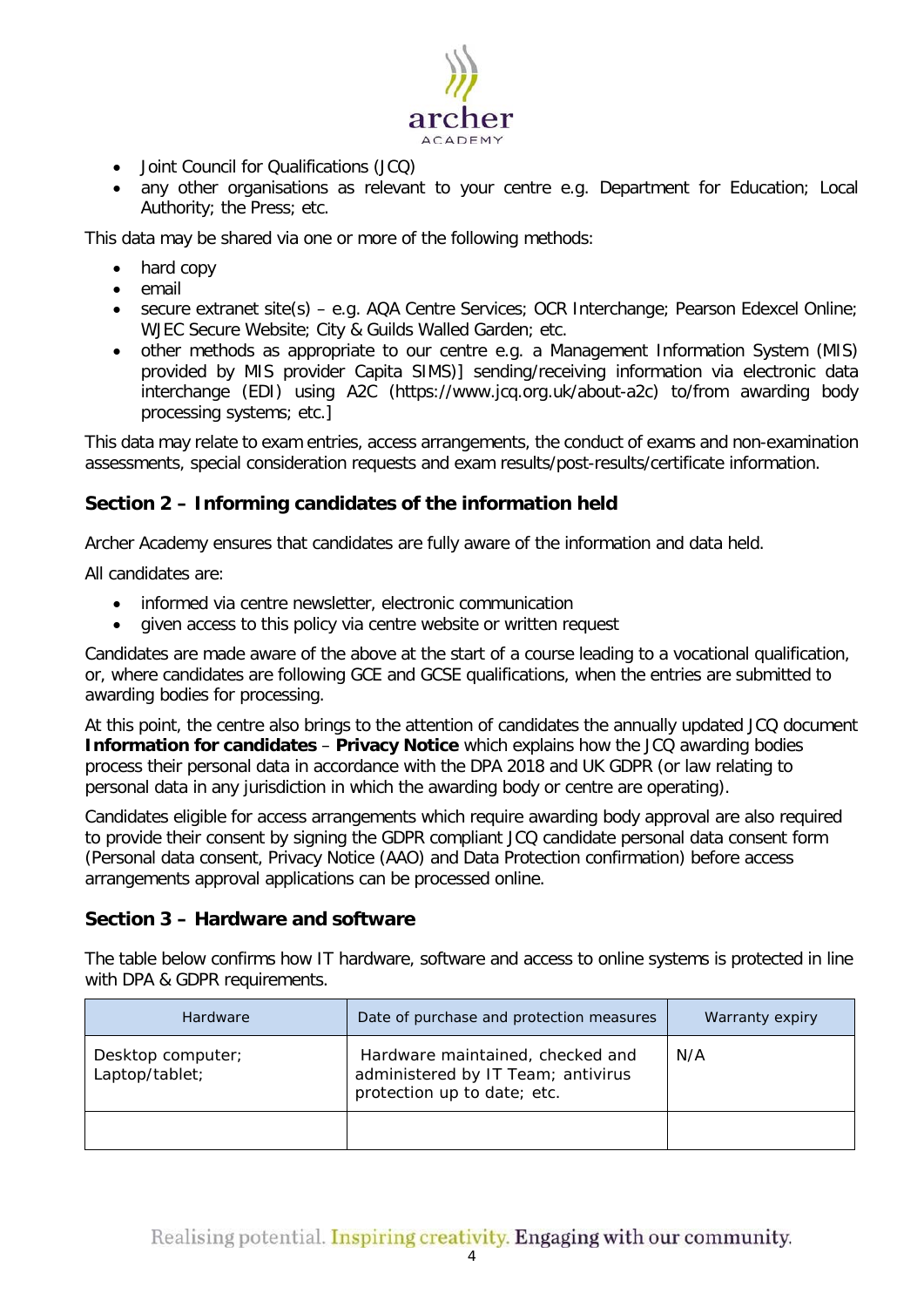

| Software/online system                                                      | Protection measure(s)                                                                                                                                                                                                                                                                                                                    |
|-----------------------------------------------------------------------------|------------------------------------------------------------------------------------------------------------------------------------------------------------------------------------------------------------------------------------------------------------------------------------------------------------------------------------------|
| SIMS MIS (Capita)                                                           | password controls/ firewalls etc.                                                                                                                                                                                                                                                                                                        |
| Awarding body secure extranet<br>site(s)- AQA, Edexcel, OCR,<br><b>WJEC</b> | protected usernames and passwords; rules for password<br>setting (use of a mix of upper/lower cases letters and<br>numbers); rules for regularity of password changing; centre<br>administrator has to approve the creation of new user<br>accounts and determine access rights; regular checks to<br>Firewall/Antivirus software; etc.] |
|                                                                             |                                                                                                                                                                                                                                                                                                                                          |
|                                                                             |                                                                                                                                                                                                                                                                                                                                          |

#### <span id="page-4-0"></span>**Section 4 – Dealing with data breaches**

Although data is handled in line with DPA/GDPR regulations, a data breach may occur for any of the following reasons:

- loss or theft of data or equipment on which data is stored
- inappropriate access controls allowing unauthorised use
- equipment failure
- human error
- unforeseen circumstances such as a fire or flood
- hacking attack
- 'blagging' offences where information is obtained by deceiving the organisation who holds it
- cyber-attacks involving ransomware infections

If a data protection breach is identified, the following steps will be taken:

#### **1. Containment and recovery**

Michele Harrison, Data Protection Officer will lead on investigating the breach.

It will be established:

- who needs to be made aware of the breach and inform them of what they are expected to do to assist in the containment exercise. This may include isolating or closing a compromised section of the network, finding a lost piece of equipment and/or changing the access codes
- whether there is anything that can be done to recover any losses and limit the damage the breach can cause. As well as the physical recovery of equipment, this could involve the use of back-up hardware to restore lost or damaged data or ensuring that staff recognise when someone tries to use stolen data to access accounts
- which authorities, if relevant, need to be informed

#### **2. Assessment of ongoing risk**

The following points will be considered in assessing the ongoing risk of the data breach:

- what type of data is involved?
- how sensitive is it?
- if data has been lost or stolen, are there any protections in place such as encryption?
- what has happened to the data? If data has been stolen, it could be used for purposes which are harmful to the individuals to whom the data relates; if it has been damaged, this poses a different type and level of risk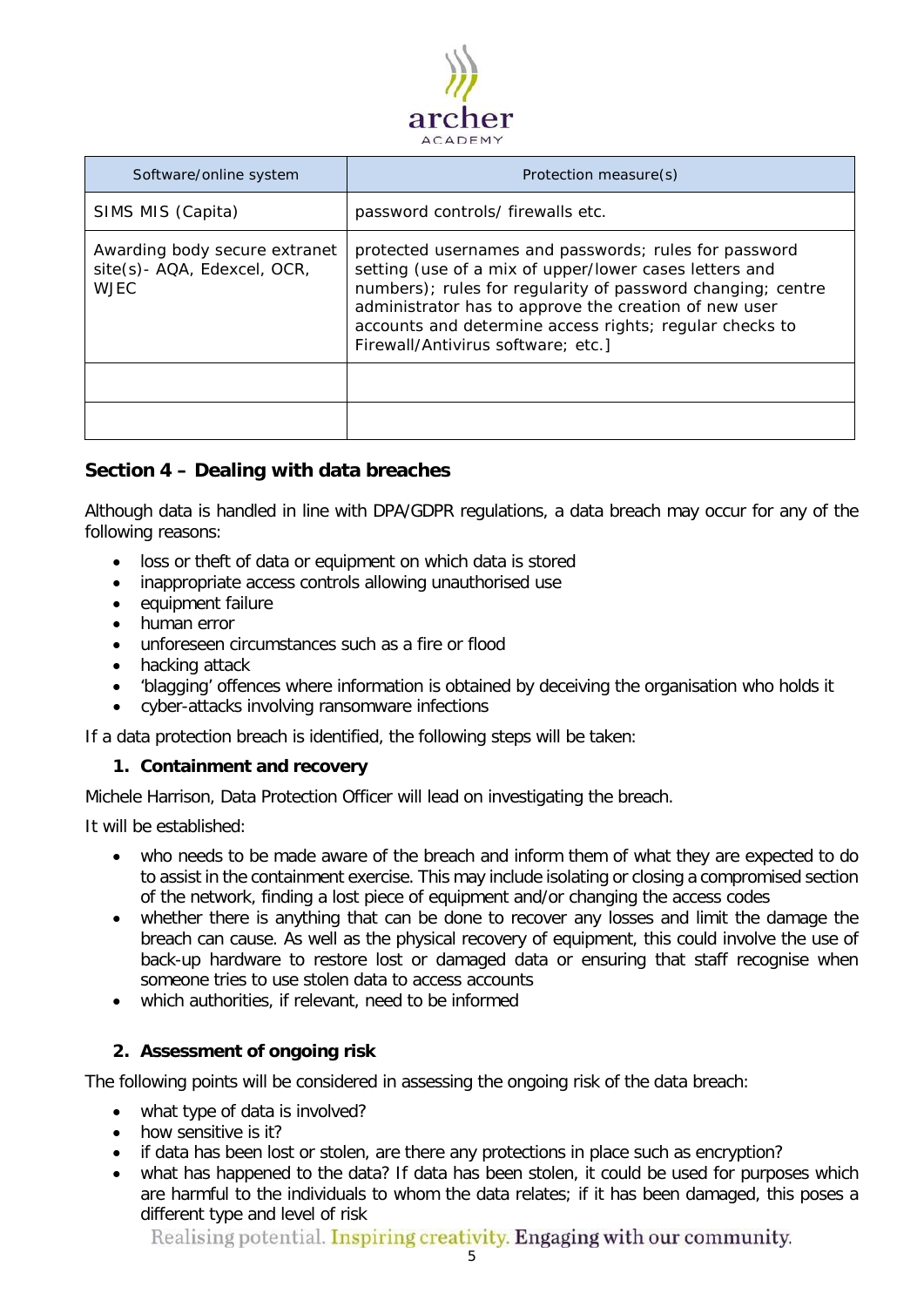

- regardless of what has happened to the data, what could the data tell a third party about the individual?
- how many individuals' personal data are affected by the breach?
- who are the individuals whose data has been breached?
- what harm can come to those individuals?
- are there wider consequences to consider such as a loss of public confidence in an important service we provide?

#### **3. Notification of breach**

Notification will take place to enable individuals who may have been affected to take steps to protect themselves or to allow the appropriate regulatory bodies to perform their functions, provide advice and deal with complaints.

#### **4. Evaluation and response**

Once a data breach has been resolved, a full investigation of the incident will take place. This will include:

- reviewing what data is held and where and how it is stored
- identifying where risks and weak points in security measures lie (for example, use of portable storage devices or access to public networks)
- reviewing methods of data sharing and transmission
- increasing staff awareness of data security and filling gaps through training or tailored advice
- reviewing contingency plans

#### <span id="page-5-0"></span>**Section 5 – Candidate information, audit and protection measures**

For the purposes of this policy, all candidates' exam-related information – even that not considered personal or sensitive under the DPA/GDPR – will be handled in line with DPA/GDPR guidelines.

An information audit is conducted annually.

The table below details the type of candidate exams-related information held, and how it is managed, stored and protected

Protection measures may include:

- password protected area on the centre's intranet
- secure drive accessible only to selected staff
- information held in secure area
- updates undertaken as and when required (this may include updating antivirus software, firewalls, internet browsers etc.)

#### <span id="page-5-1"></span>**Section 6 – Data retention periods**

Details of retention periods, the actions taken at the end of the retention period and method of disposal are contained in the centre's e.g. Exams Archiving Policy which is available/accessible from the Archer Academy Data Retention Policy.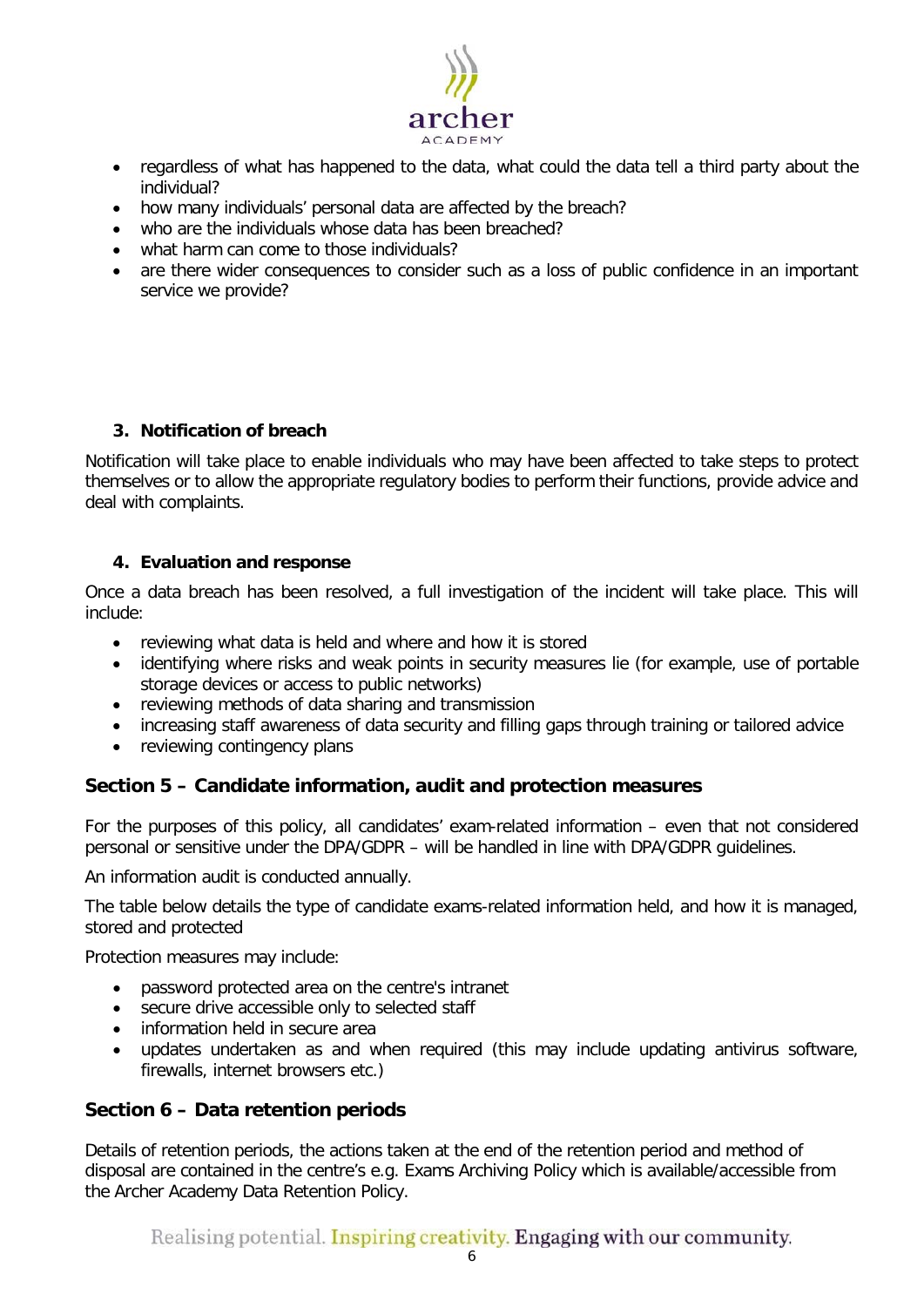

## <span id="page-6-0"></span>**Section 7 – Access to information**

(with reference to ICO information [https://ico.org.uk/your-data-matters/schools/exam-results/\)](https://ico.org.uk/your-data-matters/schools/exam-results/)

The GDPR gives individuals the right to see information held about them. This means individuals can request information about them and their exam performance, including:

- their mark
- comments written by the examiner
- minutes of any examination appeals panels

This does not however give individuals the right to copies of their answers to exam questions.

#### **Requesting exam information**

Requests for exam information can be made to Examinations Officer in writing/email and ID will need to be confirmed if a former candidate is unknown to current staff.

The GDPR does not specify an age when a child can request their exam results or request that they aren't published. When a child makes a request, those responsible for responding should take into account whether:

- the child wants their parent (or someone with parental responsibility for them) to be involved; and
- the child properly understands what is involved.

The ability of young people to understand and exercise their rights is likely to develop or become more sophisticated as they get older. As a general guide, a child of 12 or older is expected to be mature enough to understand the request they are making. A child may, of course, be mature enough at an earlier age or may lack sufficient maturity until a later age, and so requests should be considered on a case by case basis.

A decision will be made by the Exams Officer as to whether the student is mature enough to understand the request they are making, with requests considered on a case by case basis.

#### **Responding to requests**

If a request is made for exam information before exam results have been published, a request will be responded to:

- within five months of the date of the request, or
- within 40 days from when the results are published (whichever is earlier).

If a request is made once exam results have been published, the individual will receive a response within one month of their request.

#### **Third party access**

Permission should be obtained before requesting personal information on another individual from a third-party organisation.

We will follow guidelines in our Data Protection Policy if we receive a request for Third Party access to exam information.

In the case of looked-after children or those in care, agreements may already be in place for information to be shared with the relevant authorities (for example, the Local Authority). The centre's Data Protection Officer will confirm the status of these agreements and approve/reject any requests.

#### **Sharing information with parents**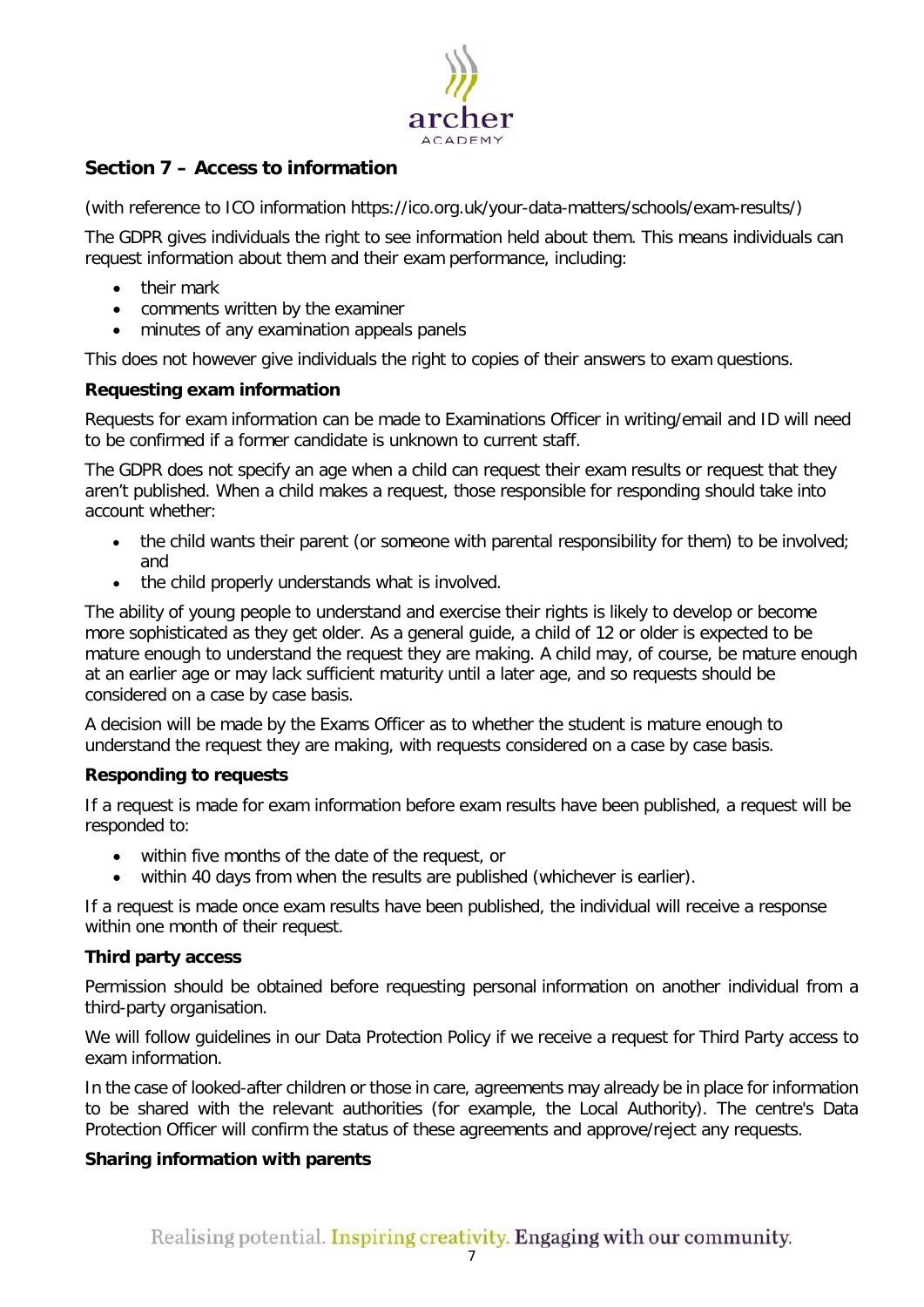

The centre will take into account any other legislation and guidance regarding sharing information with parents (including non-resident parents), as example guidance from the Department for Education (DfE) regarding parental responsibility and school reports on pupil performance:

- Understanding and dealing with issues relating to parental responsibility [www.gov.uk/government/publications/dealing-with-issues-relating-to-parental](https://www.gov.uk/government/publications/dealing-with-issues-relating-to-parental-responsibility/understanding-and-dealing-with-issues-relating-to-parental-responsibility)[responsibility/understanding-and-dealing-with-issues-relating-to-parental-responsibility](https://www.gov.uk/government/publications/dealing-with-issues-relating-to-parental-responsibility/understanding-and-dealing-with-issues-relating-to-parental-responsibility)
- School reports on pupil performance [www.gov.uk/guidance/school-reports-on-pupil-performance-guide-for-headteachers](http://www.gov.uk/guidance/school-reports-on-pupil-performance-guide-for-headteachers)

#### **Publishing exam results**

Archer Academy will publish exam results to the media or within the centre (e.g. on an honours board) in line with the following principles:

- Refer to quidelines as published by the Joint Council for Qualifications
- Act fairly when publishing results, and where people have concerns about their or their child's information being published, taking those concerns seriously
- Ensure that all candidates and their parents/carers are aware as early as possible whether examinations results will be made public and how this will be done
- Explain how the information will be published. For example, if results will be listed alphabetically, or in grade order

As Archer Academy will have a legitimate reason for publishing examination results, consent is not required from students or their parents/carers for publication. However, if a student or their parents/carers have a specific concern about publication of their results, they have the right to object. This objection must be made in writing to the Data Protection Officer, who will consider the objection before making a decision to publish and reply with a good reason to reject the objection to publish the exam results.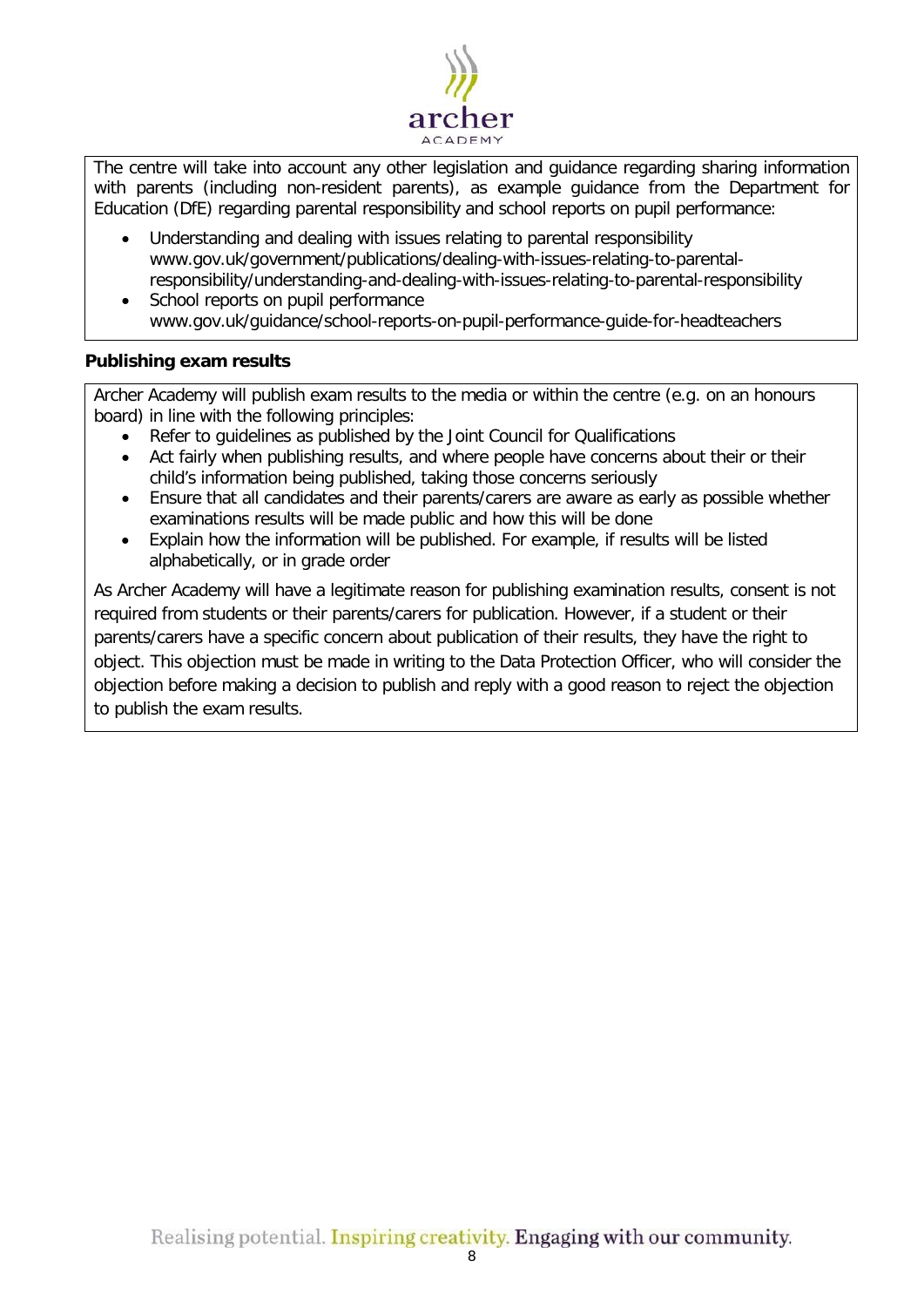# **Section 8 – Table recording candidate exams-related /// information held**



For details of how to request access to information held, refer to  $\frac{archer}{arcamp}$  section 7 of this policy (Access to information)

For further details of how long information is held, refer to section 6 of this policy (**Data retention periods**)

<span id="page-8-0"></span>

| Information type                                              | Information description<br>(where required) | What personal/sensitive data is/may<br>be contained in the information                                                                                                                                                                | Where information is<br>stored                                                         | How information is<br>protected                                    | Retention<br>period |
|---------------------------------------------------------------|---------------------------------------------|---------------------------------------------------------------------------------------------------------------------------------------------------------------------------------------------------------------------------------------|----------------------------------------------------------------------------------------|--------------------------------------------------------------------|---------------------|
| Access arrangements<br>information                            |                                             | Candidate name<br>Candidate DOB<br>Gender<br>Data protection notice (candidate<br>signature)<br>Diagnostic testing outcome(s)<br>Specialist report(s) (may also<br>include candidate address)<br>Evidence of normal way of<br>working | <b>Access Arrangements</b><br>Online<br><b>MIS</b><br>Lockable metal filing<br>cabinet | Secure user<br>name and<br>password<br>In secure office<br>(SENCo) |                     |
| Alternative site<br>arrangements                              |                                             |                                                                                                                                                                                                                                       |                                                                                        |                                                                    |                     |
| Attendance registers<br>copies                                |                                             |                                                                                                                                                                                                                                       |                                                                                        |                                                                    |                     |
| Candidates' scripts                                           |                                             |                                                                                                                                                                                                                                       |                                                                                        |                                                                    |                     |
| Candidates' work                                              |                                             |                                                                                                                                                                                                                                       |                                                                                        |                                                                    |                     |
| Centre consortium<br>arrangements for centre<br>assessed work |                                             |                                                                                                                                                                                                                                       |                                                                                        |                                                                    |                     |
| Certificates                                                  |                                             |                                                                                                                                                                                                                                       |                                                                                        |                                                                    |                     |
| Certificate destruction<br>information                        |                                             |                                                                                                                                                                                                                                       |                                                                                        |                                                                    |                     |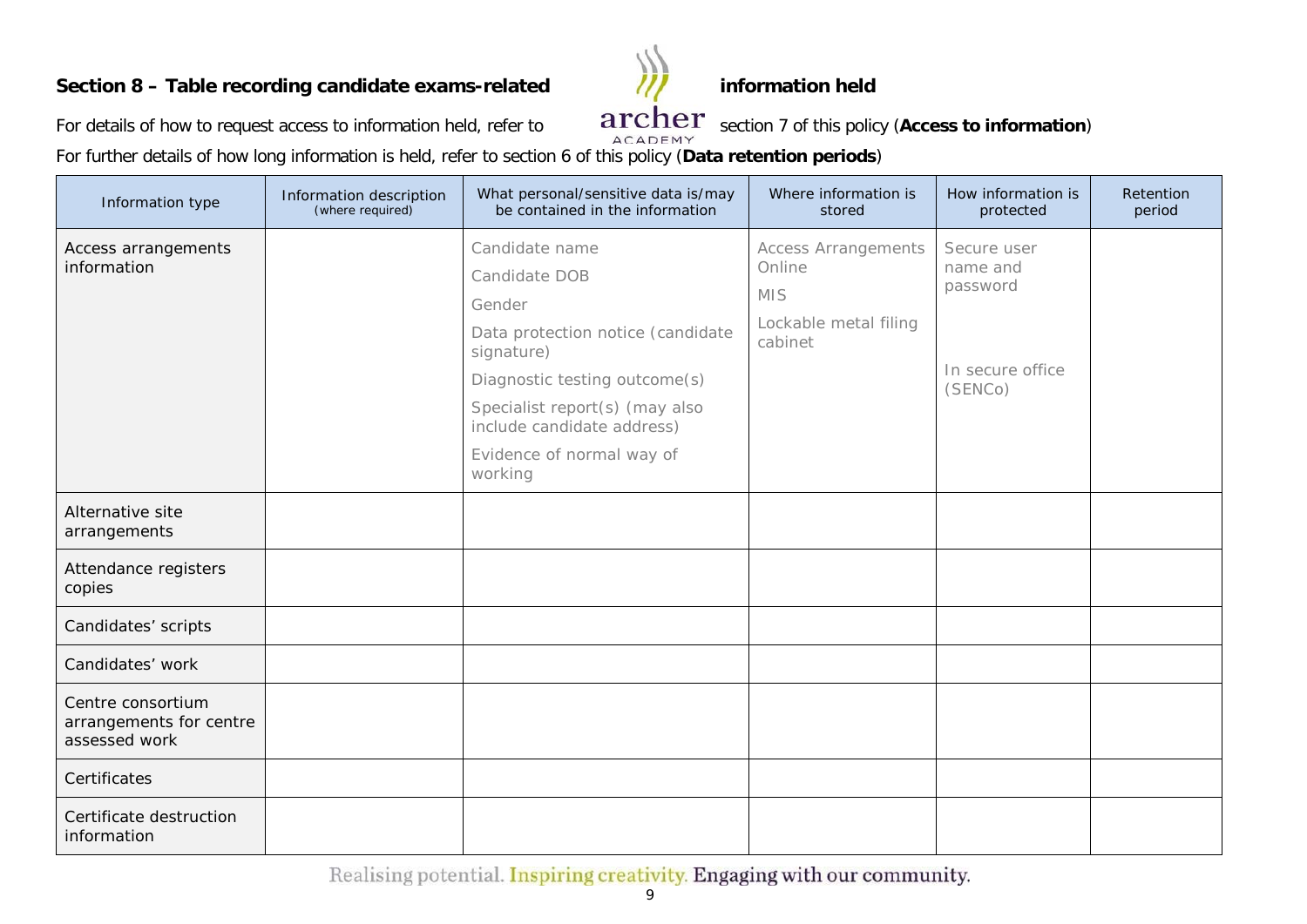

| Information type                                                              | Information description<br>(where required) | What personal/sensitive data is/may<br>be contained in the information | Where information is<br>stored | How information is<br>protected | Retention<br>period |
|-------------------------------------------------------------------------------|---------------------------------------------|------------------------------------------------------------------------|--------------------------------|---------------------------------|---------------------|
| Certificate issue<br>information                                              |                                             |                                                                        |                                |                                 |                     |
| Conflicts of interest<br>records                                              |                                             |                                                                        |                                |                                 |                     |
| Entry information                                                             |                                             |                                                                        |                                |                                 |                     |
| Exam room incident<br>logs                                                    |                                             |                                                                        |                                |                                 |                     |
| Invigilator and<br>facilitator training<br>records                            |                                             |                                                                        |                                |                                 |                     |
| Overnight supervision<br>information                                          |                                             |                                                                        |                                |                                 |                     |
| Post-results services:<br>confirmation of<br>candidate consent<br>information |                                             |                                                                        |                                |                                 |                     |
| Post-results services:<br>requests/outcome<br>information                     |                                             |                                                                        |                                |                                 |                     |
| Post-results services:<br>scripts provided by ATS<br>service                  |                                             |                                                                        |                                |                                 |                     |
| Post-results services:<br>tracking logs                                       |                                             |                                                                        |                                |                                 |                     |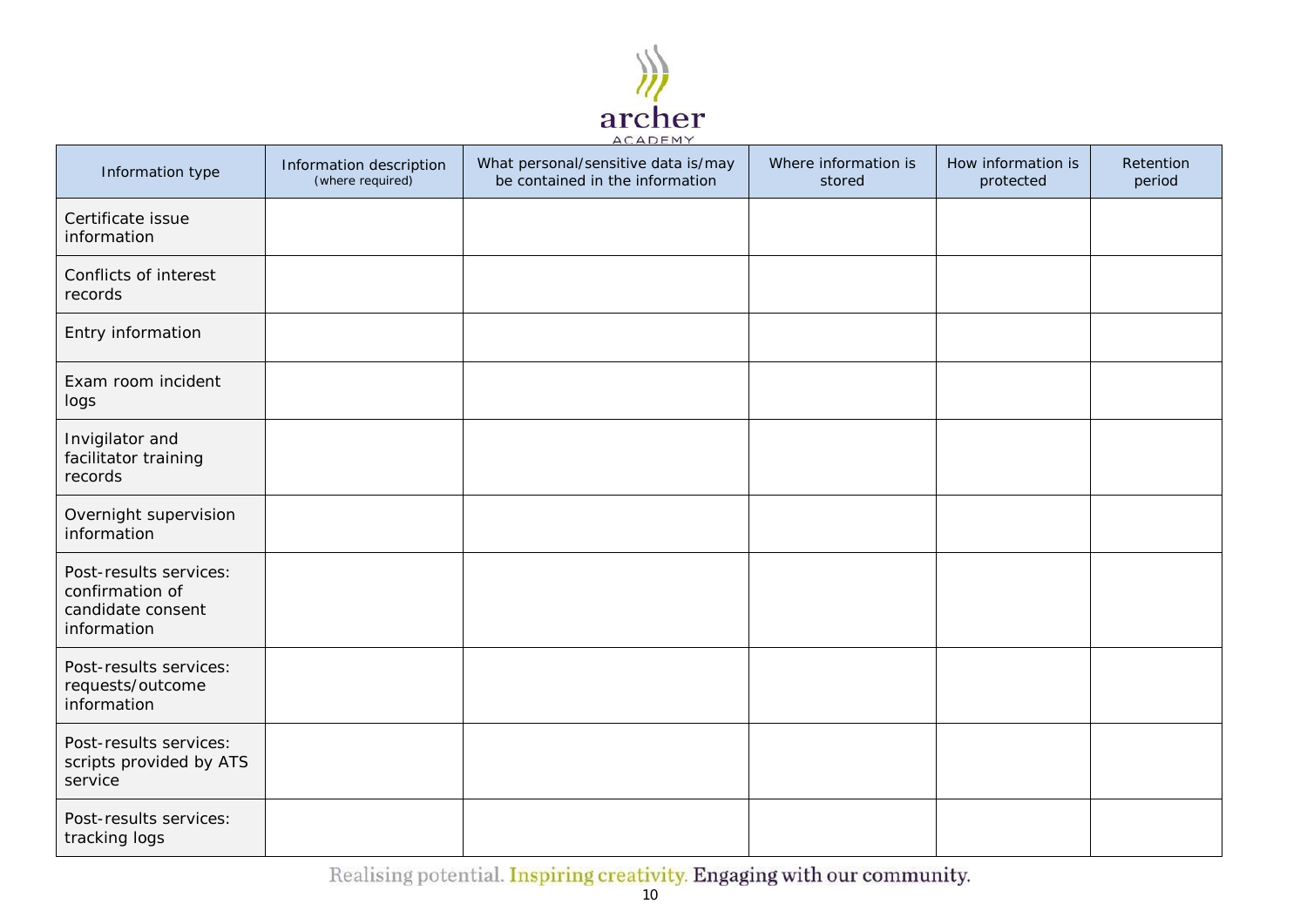

| Information type                           | Information description<br>(where required) | What personal/sensitive data is/may<br>be contained in the information | Where information is<br>stored | How information is<br>protected | Retention<br>period |
|--------------------------------------------|---------------------------------------------|------------------------------------------------------------------------|--------------------------------|---------------------------------|---------------------|
| Private candidate<br>information           |                                             |                                                                        |                                |                                 |                     |
| Resolving timetable<br>clashes information |                                             |                                                                        |                                |                                 |                     |
| Results information                        |                                             |                                                                        |                                |                                 |                     |
| Seating plans                              |                                             |                                                                        |                                |                                 |                     |
| Special consideration<br>information       |                                             |                                                                        |                                |                                 |                     |
| Suspected malpractice<br>reports/outcomes  |                                             |                                                                        |                                |                                 |                     |
| Transferred candidate<br>arrangements      |                                             |                                                                        |                                |                                 |                     |
| Very late arrival<br>reports/outcomes      |                                             |                                                                        |                                |                                 |                     |
|                                            |                                             |                                                                        |                                |                                 |                     |
|                                            |                                             |                                                                        |                                |                                 |                     |
|                                            |                                             |                                                                        |                                |                                 |                     |
|                                            |                                             |                                                                        |                                |                                 |                     |